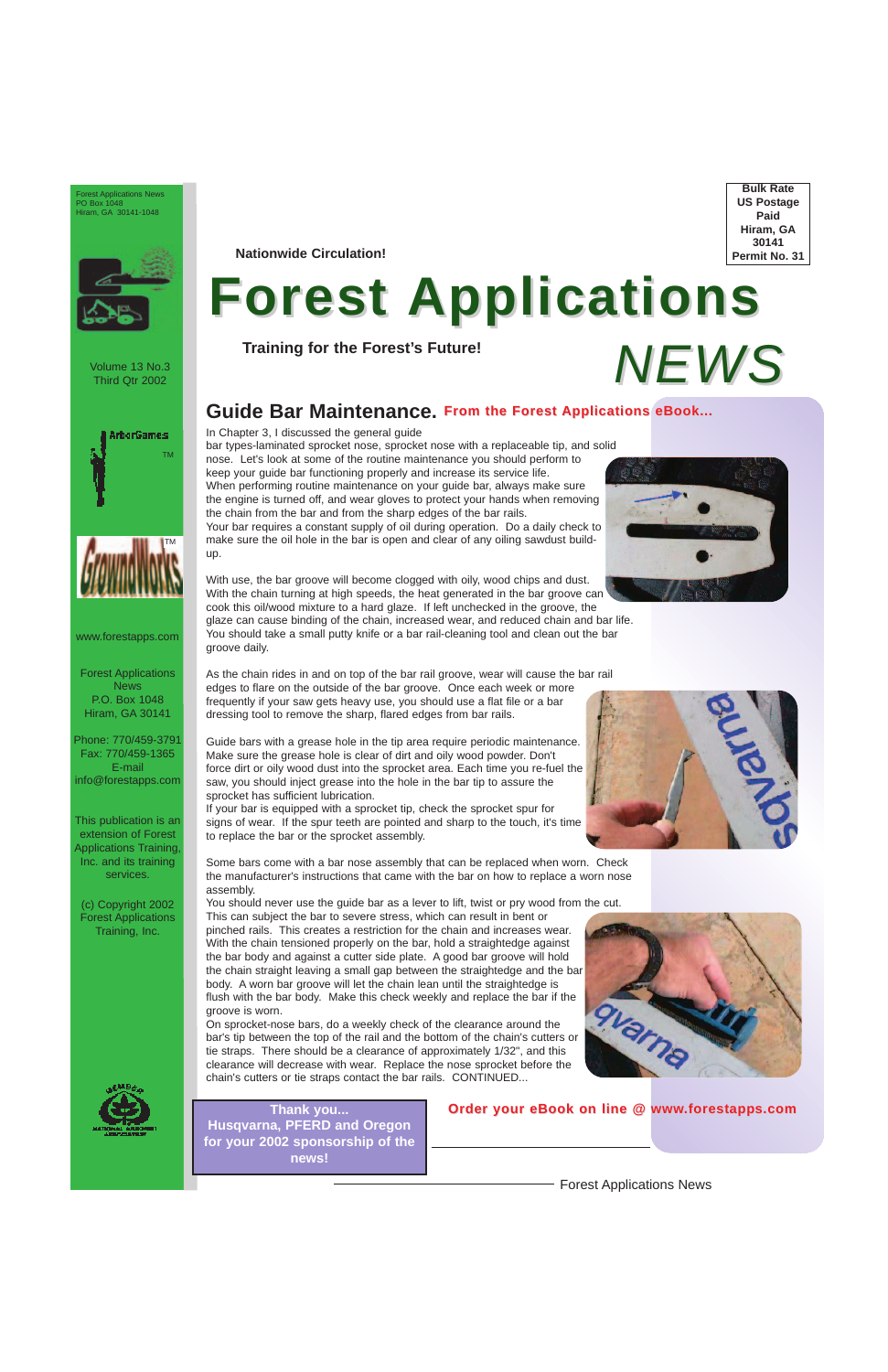2 Forest Applications News

#### **West Virginia**

Beginning the last of October through November we will be back in West Virginia a good bit. We have been selected for the 2002-2003 LSI Program (Logger Safety Initiative). For more information on date's etc. contact the WV Forestry Association.

#### **International Paper**

I had the opportunity to do a little work training in an area I haven't been for a few years. Near Savannah, GA is a small town called Rincon. It is home of the IP research group for southern pine. We held a one-day training/demo for the area research foresters (about 15 of them) that use chain saws in their research work. It was a fun group and they all bore the heat of extreme South Georgia weather and were very attentive to the class material. Thanks to Aaron Burton for setting up the session.

#### **NYSEG**

On behalf of Husqvarna and Parkside Supply, Wilmington, NY we visited Plattsburg, New York to put on a day of training for the New York Electric and Gas Company.

David Comfort of NYSEG we had met earlier at the Tamarack training last

quarter. He told us of his workings with Steve Forbes of Parkside and asked if we could work with

them on this year's program. So the event was





#### **LTAP**

Many city, county and state workers

haven't heard of the LTAP programs across the country. It is federal granted program to offer training, related to road(s) work, to employees of government organizations.

I first began working with this program about seven years ago when Jeff Lee's of Husqvarna introduced me to Jeff Cathcart. Jeff C. is the organizer of

LTAP programs in the state of Rhode Island. Through his promotion of our programs, other states have come on board. Massachusetts, West Virginia,

Vermont, Connecticut, Georgia and Florida have scheduled programs. Thanks Jeff(s)!

Here are a few shots from a the GA programs - Cartersville, Jesup, Sandersville, Rockdale and Forsyth organized by







Rick Smith and Dennis Rice of LTAP GA…

#### **Boonville, NY**

Demonstrations again this year at the Woodsmen's Day's…

Thanks again to Mark and Gary of CJ's Logging and Husqvarna for the opportunity. Rip Tompkins of ArborMaster and I presented to over 750 attendees of the show in presentations Friday through Sunday.



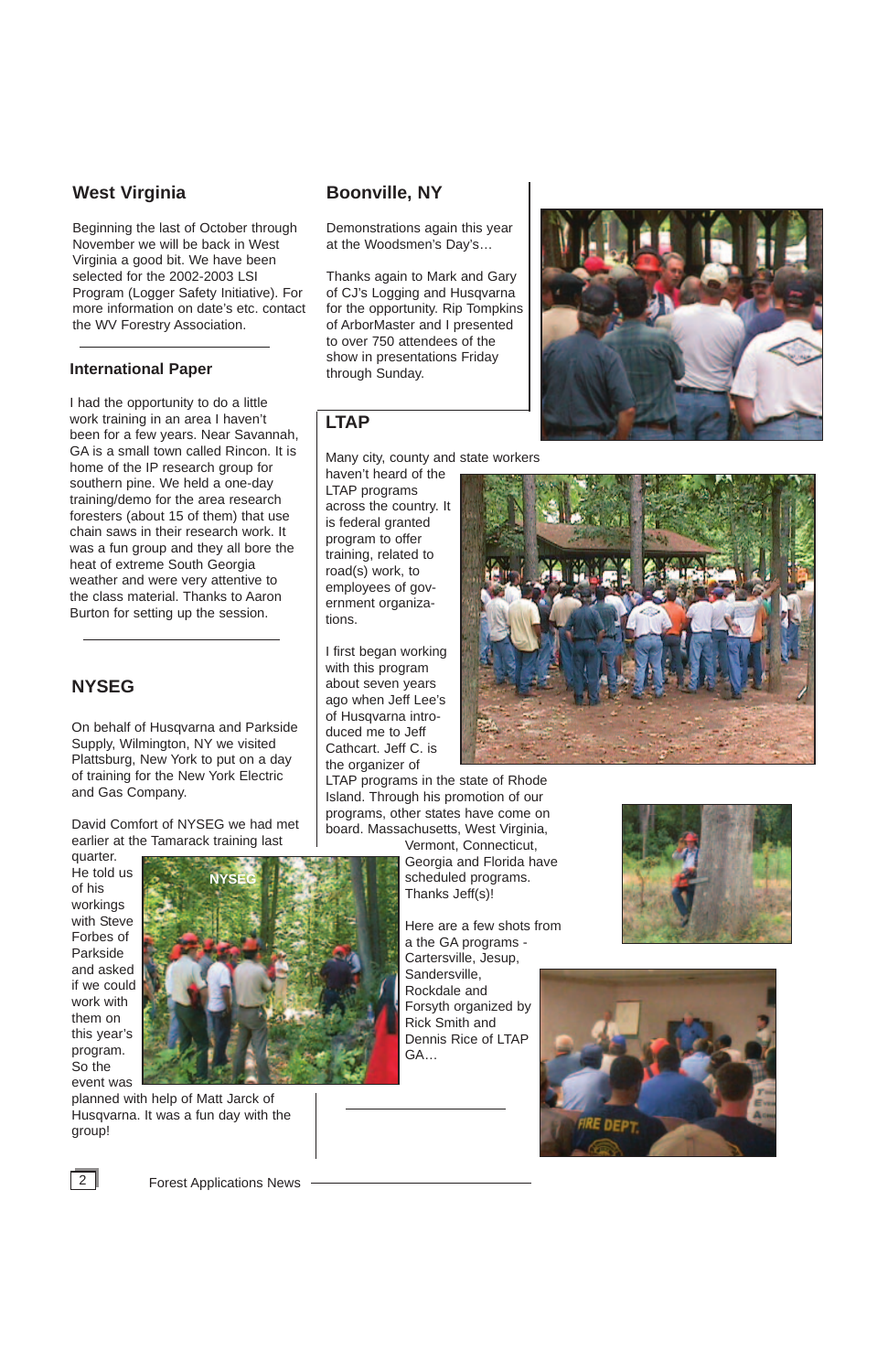I have the great privilege of traveling along with my husband Tim and attending each of our chain saw training programs. Each class is as interesting as the first one I



attended. I have this statement said many times to me…."I bet you could teach this class" Or I get asked, "Don't you get bored hearing the same thing over and over?" To the first statement, that is why Tim does not let me run a chain saw, he is afraid that I would take his job away from him. In addition, to the second statement, I don't find it boring to hear him speak repeatedly. He has a unique way of making the same teachings seem new for each class.

Our goal as we travel from state to state is to make all that use a chain saw aware that SAFETY is for a reason. Injury's continue although the numbers have dropped over the years. Tim always asks the class "What is an accident?" Tim's answer is "It is an unplanned event." Then he will ask the class "What is Safety?" Tim's answer "Awareness and Planning". I think most of us realize that for us to be safe we have to take precautions in almost everything we do. Tim then discusses the reasons for wearing a hardhat, ear protection, safety glasses, chaps, boots. When he ask the group if they had any of the above on while using a chain saw there are still to many that say no. It is either they have the equipment and don't use it or they don't have it available.

As a wife or a husband, we should think of encouraging our spouses who use a chain saw to wear PPE. When someone is injured it not only effects his or her work but the family is effected too. I know before I even knew of the dangers and injuries that could happen with a chain saw, my dad worked many times without the PPE. Now that I am aware, and my dad is aware, he does not run a chain saw without the PPE on. It will not work if it is not worn. If you don't have PPE available, talk to your supervisor or purchase it yourself. I am glad my husband understands the reasons for wearing PPE and cares enough not only for his own safety but also for everyone he meets.

Remember the reasons for Safety…

Laura

## **Cross-Sight Cross-Sight**

*Sensible Woodcutting Videos* are still available. Contact us via the website registration and we will send it to you no charge! http://www.forestapps.com



**Find out more on our NEW e-book...** *The Complete Guide to Chain Saw Safety & Directional Felling* 

*Visit our website at www.forestapps.com*



#### **Up A Tree…**

Is it important to know how tall a tree may be? If there are hazards and obstacles within its reach, it may well be! Now you can be a bit more confident in your planning process before felling a tree. The Cross-Sight from Forest Applications Training, offers you pocket size tree measurement. Folding to fit easily in your pocket, you can now have a tool at

hand to quickly size up a tree.

You can read more about the Cross-Sight on our web at http://www.forestapps.com. The tool may be purchased from **our new eStore on the web or** from Sherrill, Inc. at 1-800-525-8873. The cost is \$12.00.





# lusqvarna<br>Husqvarna

Forest Applications News  $\begin{array}{|c|c|}\n\hline\n3\n\end{array}$ 

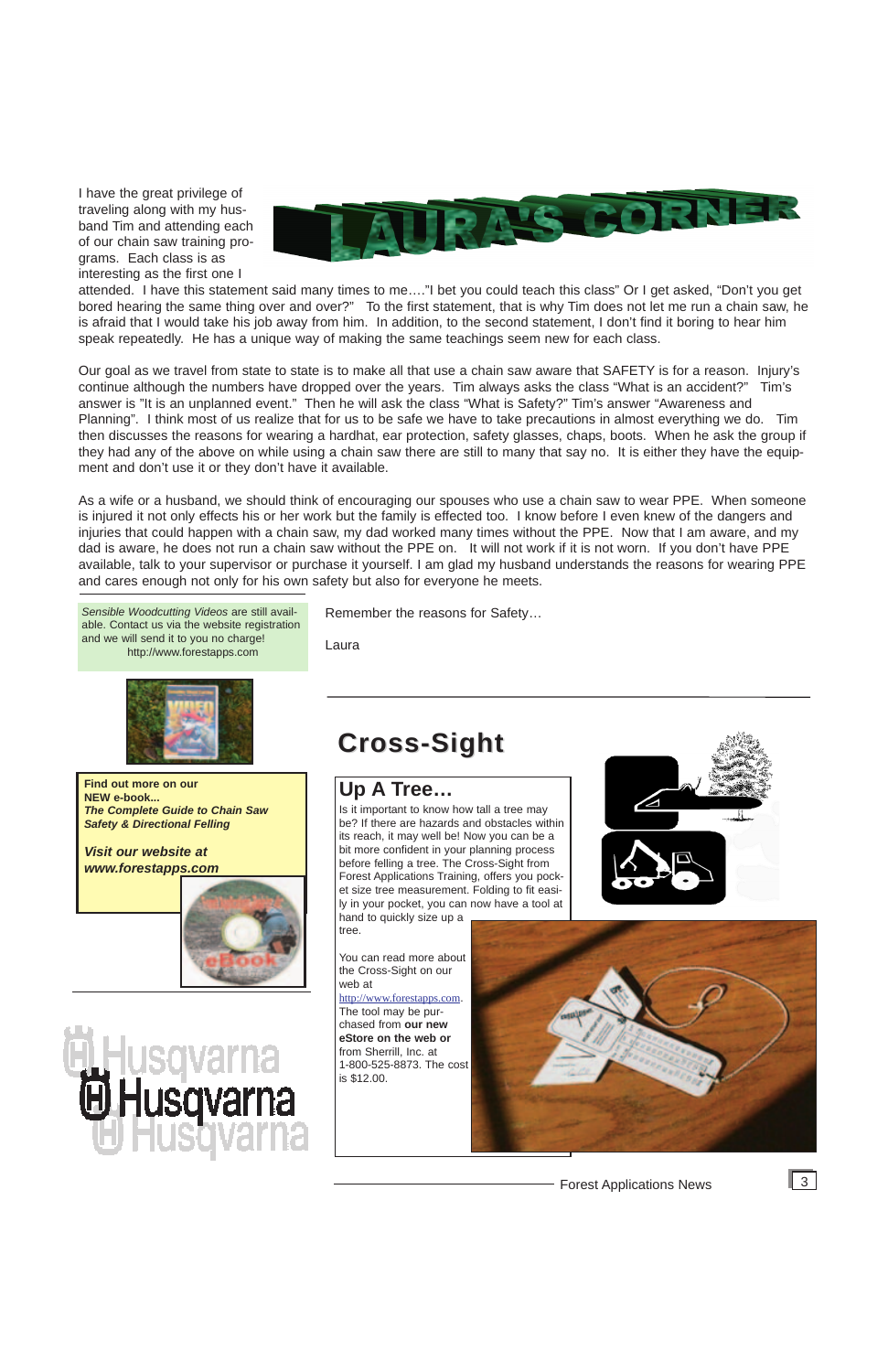

#### **Oregon®**

It was great to travel back out to Clackamas this August to work with some of the Oregon® Cutting Systems engineers, service and marketing personnel. George Ruggles, as always, did a fantastic job setting up and organizing the training session this year.

The class was two days of hands-on held at the experimental forest near Forest Grove, OR owned by Stimson Lumber. Mike Heath from Stimson always goes out of his way to help us with tree accommodations. We had some trees



along a small ridge and road cut in.

All the Oregon® crew did great but the marketing department took the first place slot. Brian Maher was consistent (and just flat-out good) with the saw to maintain the lead throughout the two days.

Forest Applications Training is proud to have Blount Inc. - Oregon® Cutting Systems sponsoring this newsletter and our training around the country. Thank You!

#### **Sneak peek….**

I had the opportunity to see and do some carving with the new lightweight guide bar design from Oregon®.

Can you imagine, with as lightweight as saws have been getting in design, how one of the major contributors to the overall bulk weight you're lugging through the woods is the guidebar. Well, Oregon® has devised a way to reduce about 30%, one-third (+ -) of the weight of your guidebar.



Forest Applications Training, Inc. is proud to have Oregon<sup>®</sup> as a National Sponsor of this **the left...** News publication and our training programs across the country.

This page is an example of the great information found on the www.oregonchain.com site. These articles are direct from their site. Check it out!





4 **Forest Applications News** 

I did some work on the scales with the 32" they let me try out. It was less than a half pound more than the 20" I normally used on the 372xp saw. Another foot of bar at almost the same weight. Usually if you mount a 32" bar on the saw, there would be a definite nose-dive in the saw's balance but with the new lightweight, it balanced like a 20". I can't weight for them to put the 20" bars on a diet,,, I hope.

They have done endless research and testing to find just the right alloy to make these bar inserts. It has to be light, but it also had to expand, contract and absorb heat at the proper rate to maintain saw chain temps at the bar rail and stay attached in the bar during rigorous use.

I'm impressed! The greatest thing is less bulk weight, and the reduced fatigue possibilities this offers to the operator. I don't think anyone will complain that the saw they've been lugging around just lost a few pounds and kept the power.

You can see the bar in the photo to

Visit the Oregon® website at http://www.oregonchain.com. You can find a lot of information on products, safety and general use of chain saws as well as purchase from their unique online dealer system. Let'em know where you heard about it… Tim

Mike Heath



These guy's know bars and chains!



The Oregon 2002 Crew!

# **Thanks Mike!**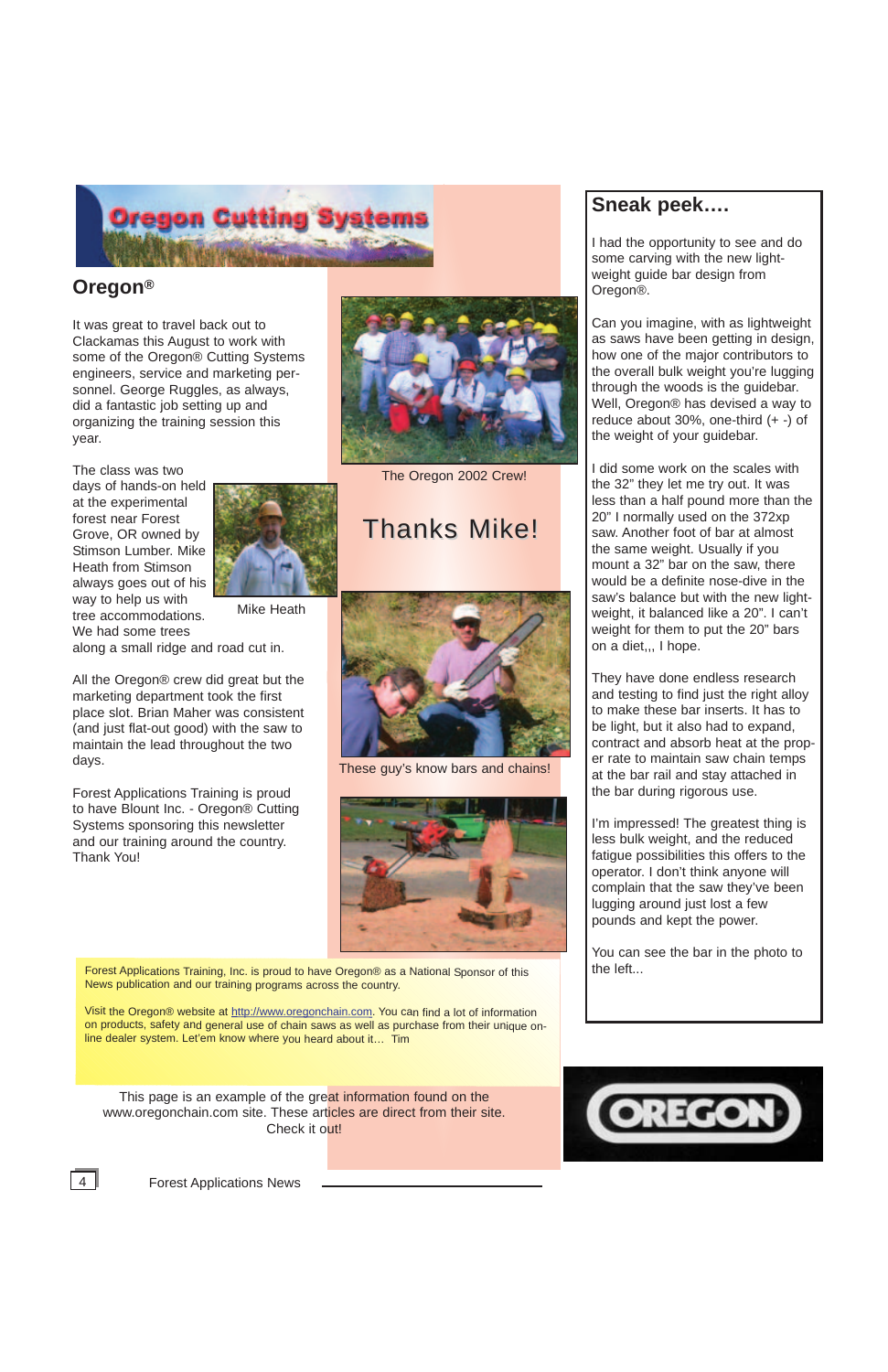#### **Clifton Forge, VA**

The beautiful campus of Dabney Lancaster College in Clifton Forge was the setting again this year of the Allegheny Forest Management Group's *- Forestry Field Day*. Each year as part of the show, Forest Applications, with help from Husqvarna, Oregon® and PFERD, pays to the competition winners cash and prizes. The competitors have completed a four-day logger training program organized by Roger Timbrook of Mead Westvaco and the AFMG committee.

Fourteen loggers registered this year for the competition and the skills were keen. All of the guy's did a super job, but after two elimination's, it was down to Chad Humphries of Covington, VA taking home the first place \$1000 check. Chad went through the program two or three years back and works daily in the woods falling for Judd Smith Logging.

#### **Other top winners:**

Daryl Hamilton Dennis Goodbar DJ Dowdy Johnny Lawson Robert Gilbert



#### **Duffield, VA**

Labor Day Weekend in Duffield, Virginia is always a great place to be. The town, located on Hwy 23 in the hills between Kingsport, TN and Big Stone Gap, VA is the home of Duffield Daze.

Duffield Daze is filled with activity all weekend. A ten-mile run, huge parade, arts and crafts, old cars, and our annual Logger Competition.

The competition is a joint effort of the timber industry in the Tri-State area. Gilbert NS Lumber, Willamette Industries, BA Mullican Lumber and probably several others I'm missing. They all take part in organizing and setting up the wood, poles and judging for the Saturday competition. They also make the competition possible by continuing to organize participants for the four-day logger training program in the area. Thank you!

Don Honaker of Raven, VA achieved the first place title this year. The field of competition was tough this year. Competing was an almost even mixture of past training participants and new ones from this year's program. It's always great to see the new trainees come out and give it a try. And they did



more than try... they did a super job!

The top four places: Don Honaker Charlie Gibson Allen Keen Lonnie Honaker

**Numero Uno - Chad Humphries of Covington**

#### **The Top Six...**

L to R top to bottom -

Johnny Lawson, DJ Dowdy, Daryl Hamilton, Robert Gilbert, Dennis Goodbar, Chad Humphries







#### Forest Applications News 5

**Don Honaker 2002 Champion**



2002 Line-up:

**Scott Vanover, Allen Keen, Don Honaker, Bobby Hillman, Curtis Head, Ryan Harris, Roy Reese Sr., Garrick Hillman, Charlie Gibson, Lonnie Honaker, Harold Gibson.**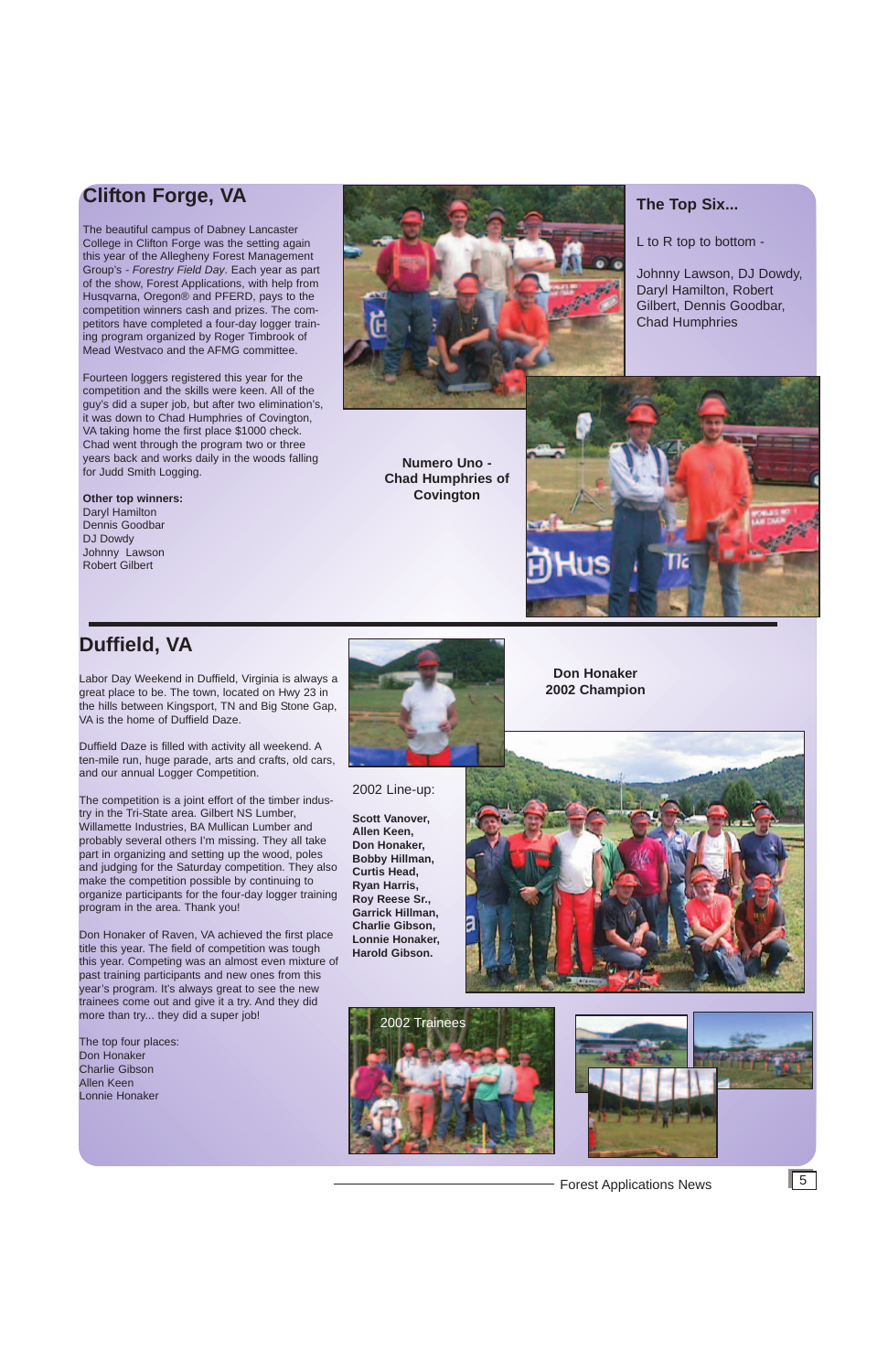Have you tried one or all of the products we show in the News? Husqvarna Saws, Oregon Chain and Bars, PFERD Files, PFERD Chain Sharp/SharpForce, See Clear?



Send us a note and let us know what you think!

E-mail us at info@forestapps.com

**Husqvarna Clearing / Brush Saws**



6 **Forest Applications News** 

blade quadrants however, are very useful in directing the lower stem of a sapling, aiding in direction or placement of the cut stem.

**Lower right** - cutting with this area of the blade moves the bottom of the stem forward and to the right causing the top of the stem to be placed to the left rear of the operator.

**Upper left** - this area of the blade, along with movement of the operator's body, will place the stem to the right rear of the operator.

**Lower left** - this area, with a pulling action of the operator, will place the stem to the right front of the operator.

With a little practice, coordinating the blade areas with the body movements, the operator can make directional placement of the debris or severed stem a valued technique. Patterns can be established to reduce the amount of time the operator must walk over or move debris to maneuver.



### **Clearing Continued…**

By Tim Ard

In the past couple issues we've discussed-

Set up of the brush cutter - clearing saw to the operator. How the many attachments can be used?

Now, one important area for production and safety is understanding and using the rotational forces of the attachment. The rotating direction of the cutting head or blade is an important part of the operators understanding of the machine and its safe use for productivity.

A line trimmer with a direct drive, or drive shaft attached direct to the rotating engine, will most likely have a clockwise head rotation. Most brush or clearing saw units will have a counterclockwise head or blade rotation because the gear head on the lower shaft end reverses the rotation as the gears are turned.

Brush guards or blade limitstops will have openings positioned to the left side of the rotating head or blade on these units. This allows access to the pulling rotation of the attachment. The operator uses the rotation of the attachment to obtain falling direction of the sapling or the discharge of the mowed grass or weed material.

# **尚Husqvarna**

#### Tough Name. Tough Equipment.<sup>™</sup>

One area for the operator to be cautious of is the **upper right 45** degrees of the blade or cutting head.



This area may cause a kick-out of the attachment causing loss of control by the operator. This area of the circular attachment is similar to the kickback area of a chain saw. The other three

#### **This Old House**

By Tim Ard

Thanks to Husqvarna I had the opportunity to return to the works of Russ Morash. Russ is the producer of "Victory Gardens" and "This Old House" television shows on your public broadcasting stations.

In 1995 I had the opportunity to be part of a "Victory Garden's" segment on chain saw safety and felling techniques. The re-runs are still being shown occasionally. This new opportunity however, is with "This Old House".

The new format of the show beginning this Fall will be called the "This Old House Hour". The first half-hour will be with Steve and Norm as always but the second half will focus on answering questions from the field. Questions sent to them from the website or the "This Old House" magazine. They will be filming some of the answers from their shop set and others they will be doing on location.

One of the questions they wanted to answer was regarding "how to sharpen your chain saw". Right up my alley, so through Husqvarna's network I was slated again for the task.

I took part in the video shoot with TOH star Roger Cook. We discuss how to re-claim some damaged saw chain to cutting status. It's only about three and a half minutes of the show to be aired the week of November 17<sup>th</sup> on your local PBS stations, but it's another opportunity to get chain saw applications training out to those using saws in the field. Thanks for the opportunity *This Old House* and Husqvarna. A special thanks also to Chris Dick of TOH for organizing and planning my involvement.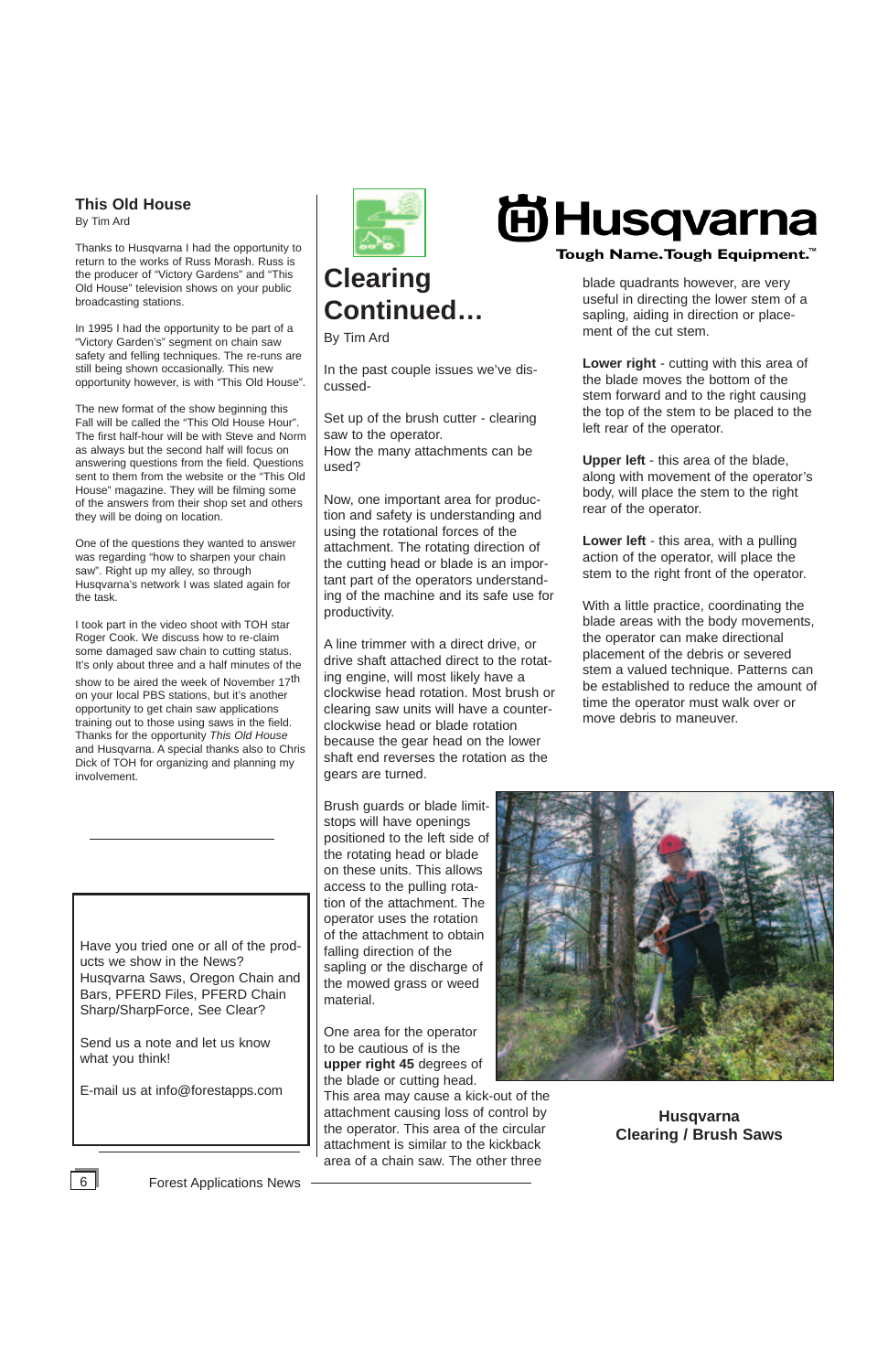#### Forest Applications News

**Tim Ard's Schedule**

| October 2002 |                                               |  |  |  |
|--------------|-----------------------------------------------|--|--|--|
| $1 - 11$     | <b>New England States</b>                     |  |  |  |
| $1 - 2$      | Two-day LTAP training - Pottersville, RI      |  |  |  |
| 3            | One Day make up training - Yarmouth, MA       |  |  |  |
| 4            | Demo LTAP - Narragansett, RI                  |  |  |  |
| $8 - 9$      | CT Carreer Day's - Wallingford, CT -Husgvarna |  |  |  |
| $10 - 11$    | Two-day Training - Easton, CT                 |  |  |  |
| $15 - 17$    | Sunbelt Expo - Moultrie, GA - Husgvarna       |  |  |  |
| 18           | LTAP Demo - Macon, GA                         |  |  |  |
| 21           | <b>LTAP Demo - Tifton, GA</b>                 |  |  |  |
| 29-31        | West Virginia Logger Training - Refresher's   |  |  |  |

7

**If you haven't** -- check out the Forest Applications website. You will find updated calendar events, special articles, up to date news, online newsletter... E-mail your questions, techniques, training interests and ideas of articles you would like to see in the news. All at http://www.forestapps.com e-mail: info@forestapps.com



**Check the Website for upto-date schedule listings**

#### **Keep your printed Forest Applications News coming…**

On the top of page one - check your printed mailing label. On the top line will be a date. The date indicates your subscription's end. If that date is past or you do not have a date listed on the line this may be your last edition of the News.

If you would like to continue receiving the printed version of the News, we ask you to consider subscribing in the next few weeks.

The Forest Applications News will continue to be available to readers *free of charge* on our Forest Applications Training website and also in the printed version mailed to your address *for four editions* following you attending one of our demonstrations or training programs.

After being on the mailing list for four editions, you make the selection to continue receiving the news for the following three years at a nominal fee of \$10.00 for a total of twelve editions – only \$.84 per issue. Your three-year subscription totaling \$10.00, is payable by check, cashiers check, or money order to Forest Applications Training, Inc. **You can also now pay by Credit Card from the eStore on our website at www.forestapps.com.**

Now for only \$10 – receive the remaining editions of 2002 and three more years of Forest Applications News – 12 total editions. Act now for this special offer!

| Don't miss the News! |  |  |  |  |  |  |
|----------------------|--|--|--|--|--|--|
|                      |  |  |  |  |  |  |
|                      |  |  |  |  |  |  |
|                      |  |  |  |  |  |  |
|                      |  |  |  |  |  |  |
|                      |  |  |  |  |  |  |





| <b>State</b> |  | $\overline{\phantom{0}}$ |
|--------------|--|--------------------------|
| E-mail       |  |                          |

Mail with \$10.00 payment to: Forest Applications Training, Inc., PO Box 1048, Hiram, GA 30141-1048

# **Important Notice**

#### **We've released a new version…**

The Forest Applications Training, Inc. eBook is selling well. We are quite happy with its progress. The Standard versions are still available from the Forest Applications Training eStore at www.forestapps.com .

The National Arborist Association (NAA) will begin marketing a version for arborists offering four (4) CEU's of ISA credits for the **Certified Arborist's** continued education requirements.

This NAA version Forest Applications Training, Inc. eBook is available from the NAA online library at www.natlarb.org . The new version is printable and has study hyperlink's and a printable quiz that when returned to NAA is worth four ISA credits. The eBook is a great tool for *Tailgate Safety Sessions* with your Tree Care crew. When completed, the employee can take the quiz and receive the continuing education credits.

> **Order your Forest Applications eBook on-line today @ WWW.FORESTAPPS.COM**